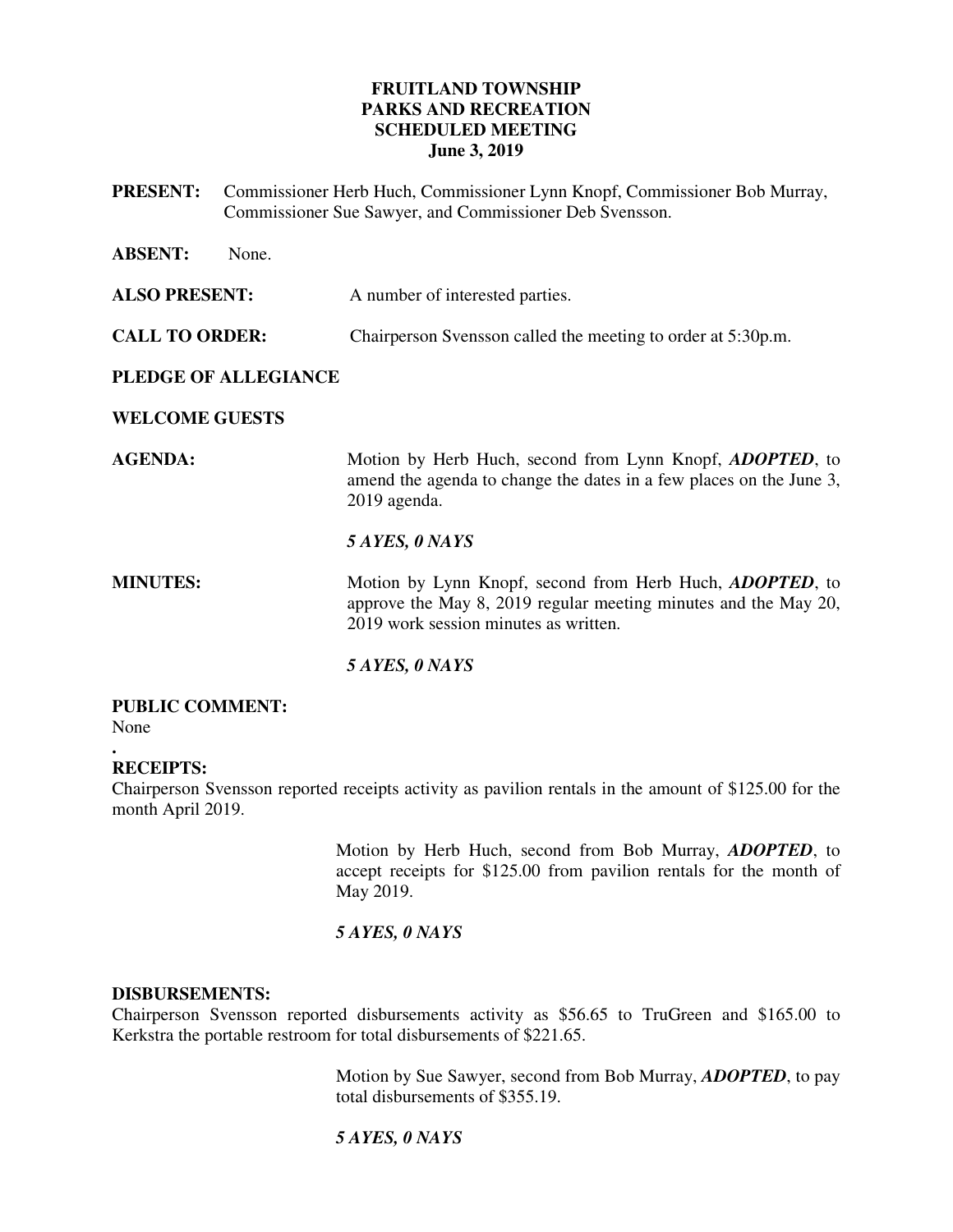*Roll Call Vote: Knopf-Aye, Huch-Aye, Svensson-Aye, Murray-Aye, Sawyer-Aye*

### **UNFINISHED BUSINESS: 1. Camera presentation**

 Motion by Bob Murray, second from Sue Sawyer, *ADOPTED*, to suspend Roberts Rules of Order to discuss the cameras with Doug Hawkins of PCE.

# *5 AYES, 0 NAYS*

Doug Hawkins of PCE conversed with the commissioners regarding camera information, ranging from the types of cameras, what is needed to install them, costs, longevity, etc.

> Motion by Bob Murray, second from Lynn Knopf, *ADOPTED*, to follow Roberts Rules of Order and go back into meeting discussions.

# *5 AYES, 0 NAYS*

## **2. Sports 'N Shorts update**

Commissioner Svensson reported that the informational mailer went out to 2,000 of the 3,000 residents in The Beacon.

# **3. Water to 2nd pavilion**

Commissioner Huch stated that Randy Smith gave him a quote of \$600.00 for running water to the  $2<sup>nd</sup>$  pavilion. The commissioners will be contacting him to make sure he knows what they are expecting for this job. Commissioner Huch will be following up with Mike Thomas to get a quote as well.

### **4. Natural Resource Survey update**

Commissioner Murray stated that when he spoke to Shawna Meyer, she told him that a presentation/meeting with the Commission was included in the cost of the survey. It was agreed by the commissioners that she should attend a regular meeting so that the public is more able to attend.

> Motion by Deb Svensson, second from Sue Sawyer, *ADOPTED*, to suspend Roberts Rules of Order to receive and answer a question from the audience.

# *5 AYES, 0 NAYS*

A member of the audience asked what they were discussing, and Chairperson Svensson let him know what the Natural Resource Survey is and what the purpose of it is.

> Motion by Lynn Knopf, second from Sue Sawyer, *ADOPTED*, to follow Roberts Rules of Order and go back into meeting discussions.

# *5 AYES, 0 NAYS*

Chairperson Svensson stated that she was disappointed in the first draft, adding that the final version still needs editing. She added that she wants to make sure Shawna comes in for a presentation as well. Commissioner Murray stated that he is confident in her work and that she will work with them.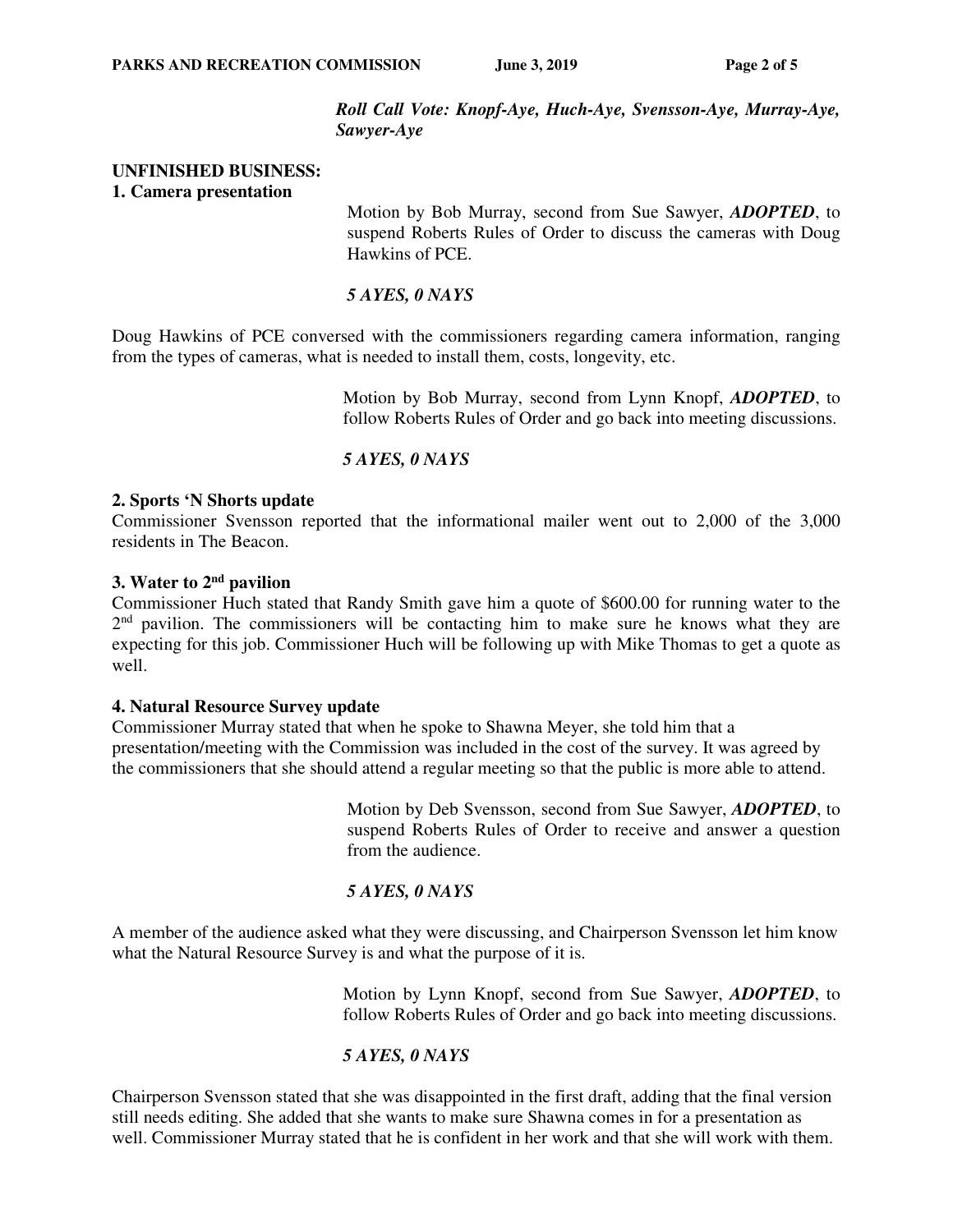Motion by Herb Huch, second from Bob Murray, *ADOPTED*, to pay Shawna Meyer the remaining amount for the Natural Resource Survey.

# *5 AYES, 0 NAYS*

### **5. Update on grant proposals**

Commissioner Knopf stated that she would like to have the letter of intent included in the Work Session discussions. This will need to be completed to be further considered for a grant.

### **6. Discussion and recommendations from assessment of the park**

The bleachers are reported to be worked on as quickly as today. Reports on the tennis courts were that south court is in the worst condition. The commissioners agreed to look into further quotes. There are ground anchors near the fence by the tennis courts that need to be pounded down, and the commissioners agreed to have Supervisor Jeske ask Maintenance Supervisor Steve Brock to do the work. The commission also agreed to look into a quote for repairing the fence that was damaged by a tree by the tennis courts. Commissioner Murray will be looking into top bands for the tennis court nets that need to be repaired. Pickleball will be repainted on the south court.

The base plugs that were purchased for the baseball field were the incorrect ones, so they were returned. The commission agreed to purchase the correct ones.

> Motion by Lynn Knopf, second from Herb Huch, *ADOPTED*, to purchase three base plugs for a total of \$96.00 from Amazon.

# *5 AYES, 0 NAYS*

Commissioner Sawyer stated that the fill has not been brought in to the field yet, and the sod buster also hasn't been used on the field. The program indicated that they haven't had the time to devote to finishing the project. The other organizations that are interested in using the field have been in contact with North Muskegon to coordinate schedules. The commissioners agreed to do research in regards to charging for use of the field.

The shuffleboard area needs power washing. The commissioners agreed to remove the horseshoe area due to it not being used much and not being in good condition.

> Motion by Herb Huch, second from Sue Sawyer, *ADOPTED*, to remove the horseshoe area from the park.

# *5 AYES, 0 NAYS*

The stairways are complete, with another platform added to the bottom of the stairs.

In terms of the playground equipment, the commissioners agreed to remove the single use swing from the monkey bar area. Commissioner Murray is going to repair an area of concern as well. They also agreed to take the tire swing out.

> Motion by Lynn Knopf, second from Bob Murray, *ADOPTED*, to remove the addressed swings from the playground.

# *5 AYES, 0 NAYS*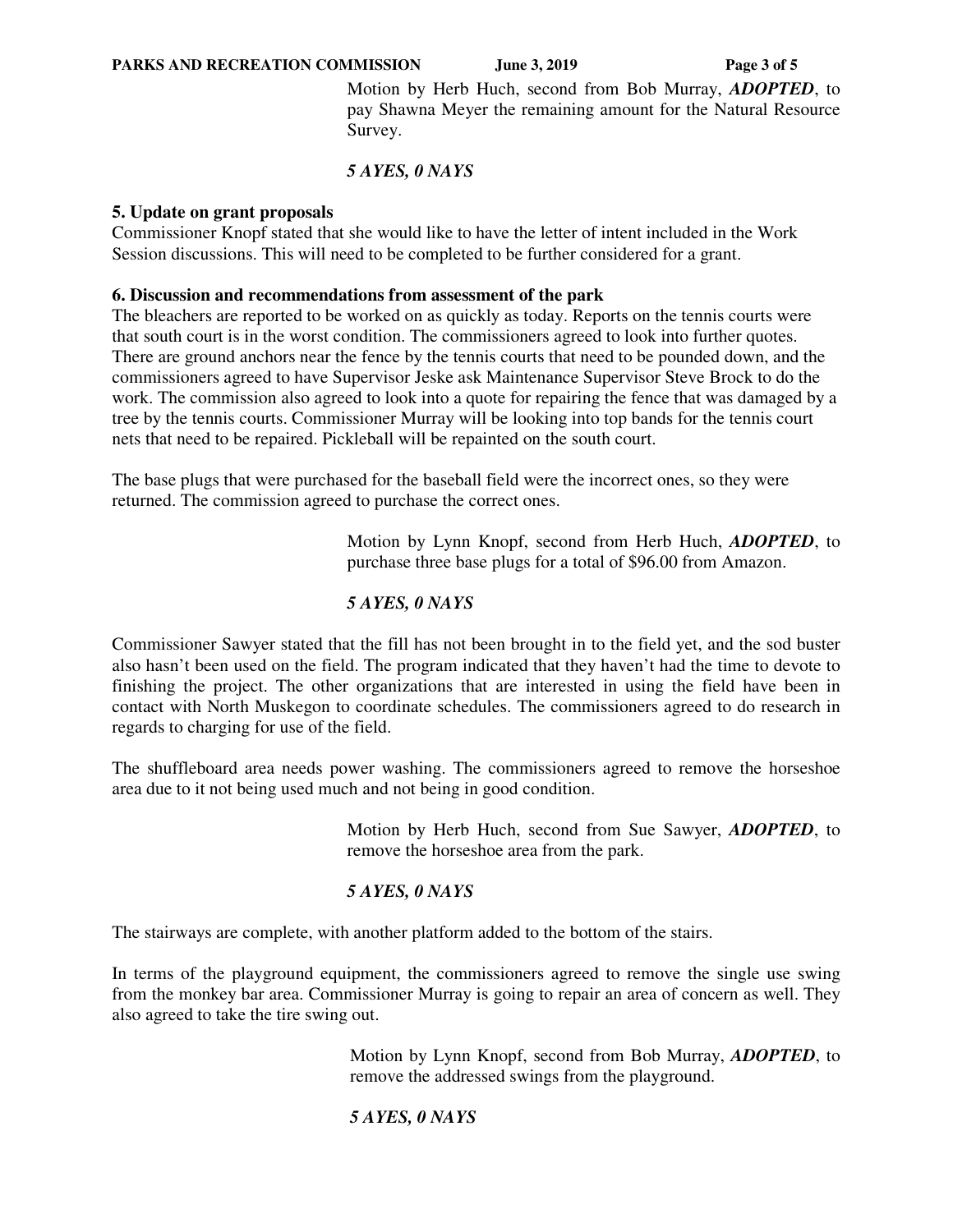#### PARKS AND RECREATION COMMISSION June 3, 2019 **Page 4 of 5**

The commissioners mentioned removing dead trees near the beach area to expand the access to the beach. The are looking into new picnic tables for next fiscal year. They agreed to identify which trees need to be removed and will get quotes once this is completed.

The commissioners assessed the Disc Golf Course during the walk through of the park, and they believe there are many safety concerns with more than one hole on the course. They discussed that it is a hazard due to the recreational area of the trails and Commissioner Knopf stated it doesn't belong in a mixed-use area.

> Motion by Herb Huch, second from Sue Sawyer, *ADOPTED*, to remove the Disc Golf Course from Nestrom Road Park.

# *5 AYES, 0 NAYS*

The commissioners agreed to address signage once they are able to discuss things further. The light at pavilion #1 out building needs to be replaced, so Chairperson Svensson will be reaching out to Supervisor Jeske for this to be fixed. The topic of dog waste removal bags and garbage cans will be researched by Chairperson Svensson and Commissioner Sawyer and discussed at an upcoming meeting.

The commissioners agreed that the play equipment at Marcus Park is in good condition, but they would like to bring in fill for the end of the slide. They added that they don't know the boundaries of the property, so they would like a survey before they move forward with removing invasive species. They will further discuss parking at Marcus Park and a separate meeting.

# **7. Signs**

This topic has been tabled for later discussion.

# **8. Current projects update**

This was discussed with the discussion and recommendations from assessment of the park.

### **9. June work session**

The commissioners agreed to having a June work session, which will be decided at a later date.

# **NEW BUSINESS:**

None

#### . **PUBLIC COMMENT:**

- 1. Lynn Wiedrich, 3348 Nestrom Road thanked Commissioner Sawyer for looking into what TruGreen uses on the ball field and for getting that information to her. She added that the chemicals they are using are toxic, and she suggested the Commission consider looking into organic options.
- 2. Janet Walker, 5754 Duck Lake Road thanked the commissioners for keeping the environment in mind. Mentioned concern of the use of Duck Lake late at night. Mentioned opening up Duck Lake Channel.
- 3. Carlet Mitenbuler, 4623 Nestrom Road thanked the commissioners. Reminded the commissioners of the \$30,000 earmarked by the Township Board for playground equipment.
- 4. Tom Wiedrich, 3348 Nestrom Road thanked the commissioners. Commented on a smell as they rode past the park on bicycles right after pesticides were sprayed on the field, adding that he and his wife had respiratory issues from this.